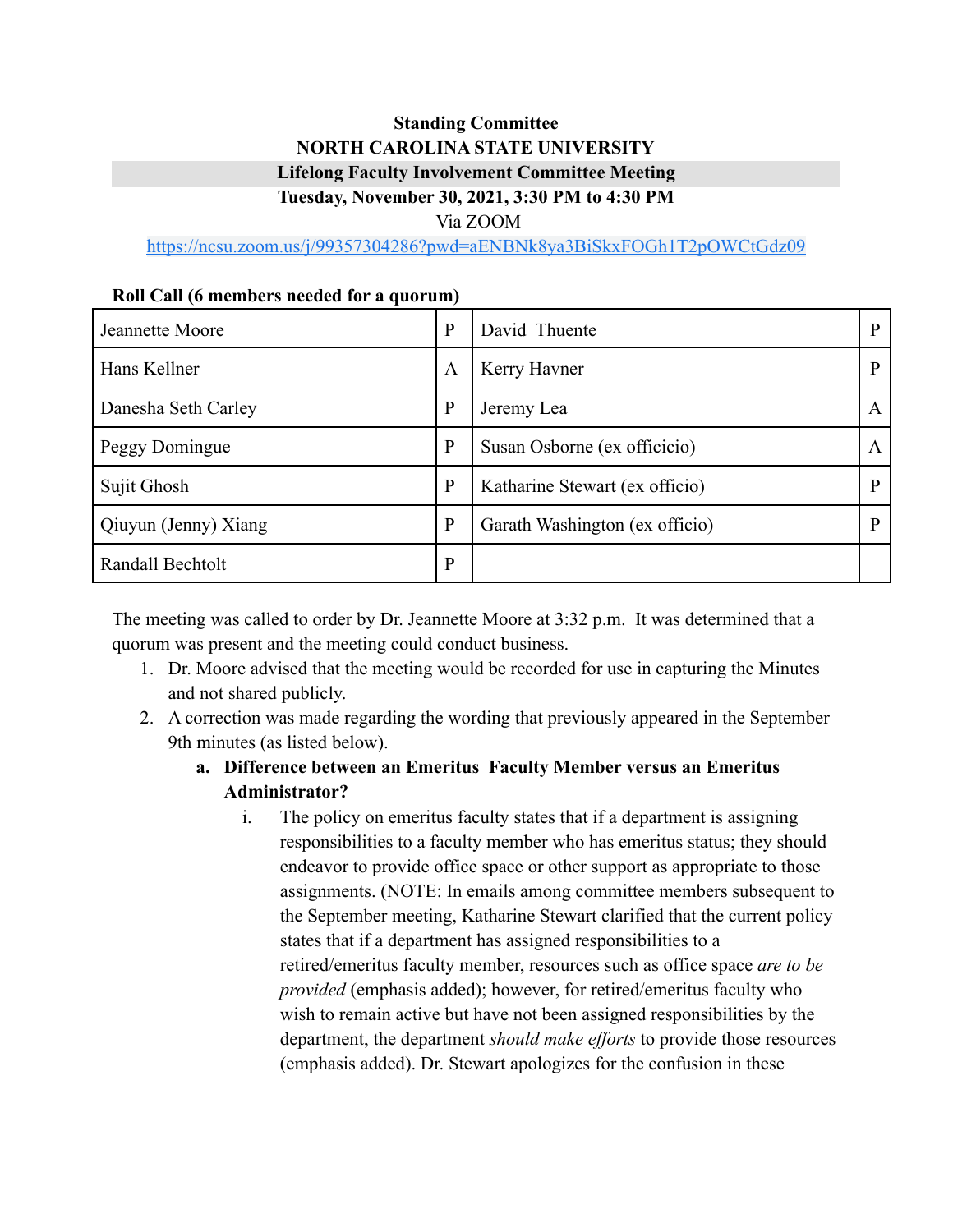minutes regarding the policy, and notes no changes to this part of the policy are being proposed.)

- ii. Retired Administrators are not eligible for being involved in any faculty constituency unless they are holding their faculty title at the time of retirement.
- 3. The [September 9, 2021](https://bit.ly/3ljYGsm) minutes were approved. Motion to approve by Dr. David Thuente and seconded by Peggy Domingue and passed unanimously.

## **Update on Retired Faculty/Emeritus Regulation.**

- 4. Dr. Stewart shared her screen with the committee regarding policy (POL.05.20.02) regarding the Retired Faculty and Emeritus/Emerita/Emeritx Status for Faculty Senior Administrators. Dr. Stewart explained that the verbiage Emeritus/Emerita/Emeritx appears in the document frequently.
	- a. Research was conducted on this verbiage to find out what other universities do to offer a gender neutral option for people who prefer a gender neutral option.
		- i. A suggestion made that Emeritus should be treated as gender neutral.
		- ii. It was mentioned that many institutions consider this suggestion to be the linguistic equivalent of insisting that the term chairman is gender neutral because emeritus is a masculine noun linguistically as is chairman.
		- iii. It was mentioned that several other universities have used this title in parallel with Latino, Latina, Latinx; it is only an option.
		- iv. It was mentioned that this three part Emeritus/Emerita/Emeritx appearing scores of times in the document, was difficult to read and the policy as it is drafted is very difficult to read because of its cumbersomeness.
			- 1. It was proposed on this specific issue that the committee would consider having the title appear as Emeritus/a/x rather than having Emeritus/Emerita/Emeritx.
			- 2. It was suggested that the committee consider including language in the policy that would state that when a faculty member is granted that status, they can determine which of these titles they prefer to use.
			- 3. Dr. Stewart will work this revision into the revision and also:
				- a. In the template letter that department heads use to nominate someone for emeritus status.
				- b. The template letter that is sent to the faculty member to notify them of their status.
					- i. Working these revisions into the letters will provide clarity which will make it easier to read and give faculty members control of what is appropriate.
			- 4. Dr. Stewart gave a brief summary about the second section of the emeritus regulation which is new of this policy; 2.1 Option for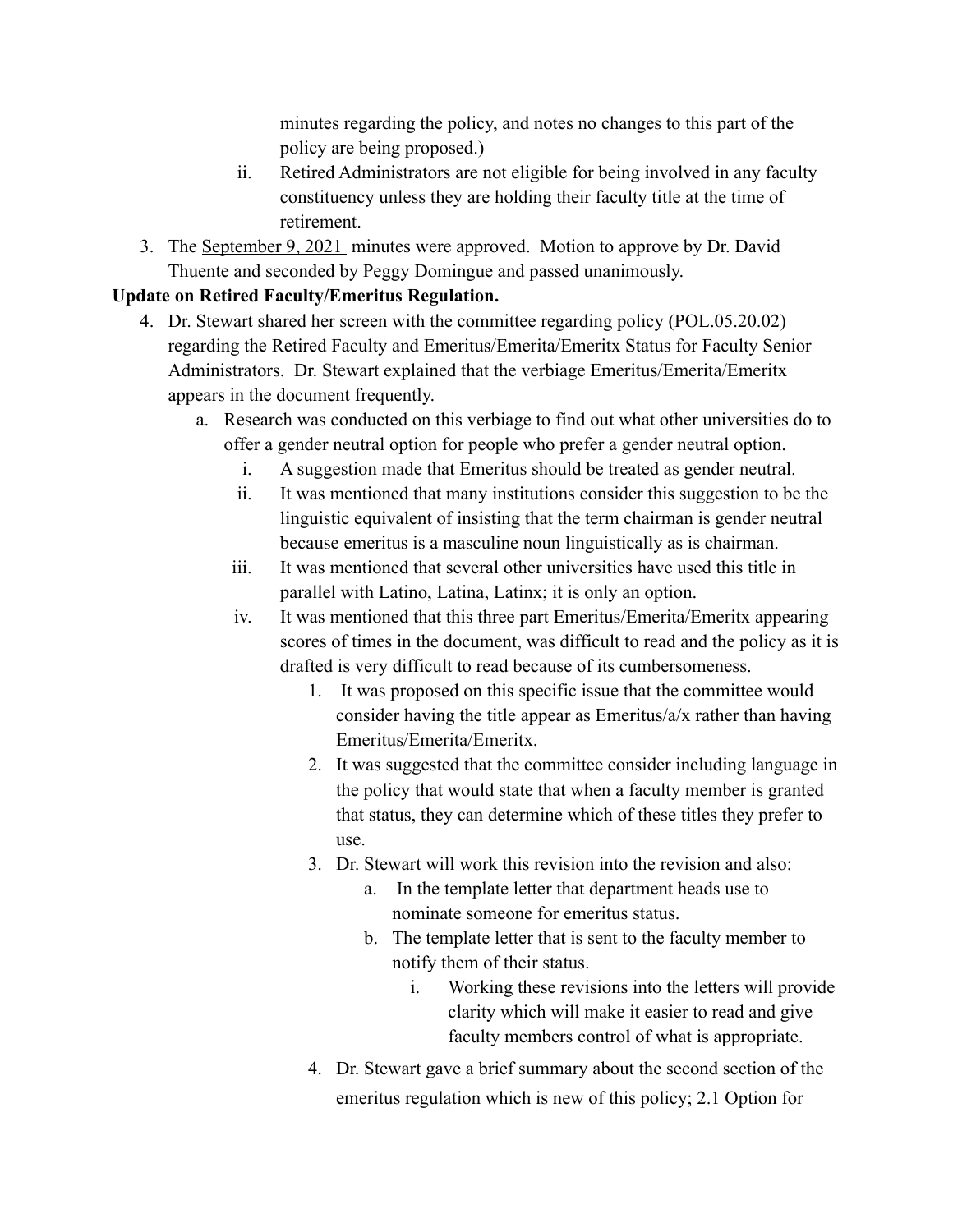Phased Retirement - which speaks about phased retirement but does not talk about it in detail because there is a separate regulation for it.

a. **RETIRED FACULTY 2.1.** Option for phased retirement NC State offers a Phased Retirement Program (PRP) for eligible full-time tenured faculty members. This program allows eligible faculty to relinquish their permanent tenure in exchange for a three (3) year fixed-term contract. Faculty who wish to enter the PRP must follow the procedures outlined in REG 05.57.01 (Phased Retirement Program for Tenured Faculty). Faculty in the phased retirement program are considered members of the General Faculty during the extension of the program, according to the NCSU General Faculty Bylaws Article II Section 2, and are governed by the same faculty conduct expectations.

#### **2.2 Responsibilities and privileges**

- i. Dr. Stewart explained that this section is very straightforward as it reminds retired faculty that accepting privileges is contingent on complying with university policies.
- b. **2.2.1** Retired faculty who have accepted duties and responsibilities assigned by an NC State administrative unit are to be provided office space and support consistent with those responsibilities and duties. For those who wish to remain active in scholarly or other creative work and/or service to the University without accepting assigned duties and responsibilities, efforts should be made to provide office space and all generally available services.
	- i. Dr. Stewart highlighted section 2.2.1 to specifically address a concern that had been raised regarding emeritus faculty. This same language appears in this section regarding retired faculty.
	- ii. If you accept assigned duties and responsibilities from an academic or administrative unit at NC State, the university must provide you the space and support to do that work.
	- iii. If you volunteer to help, the university should try to provide an individual with space and support, but is not obligated to provide that space and support to everybody who volunteers; that is the distinction that is currently in the policy.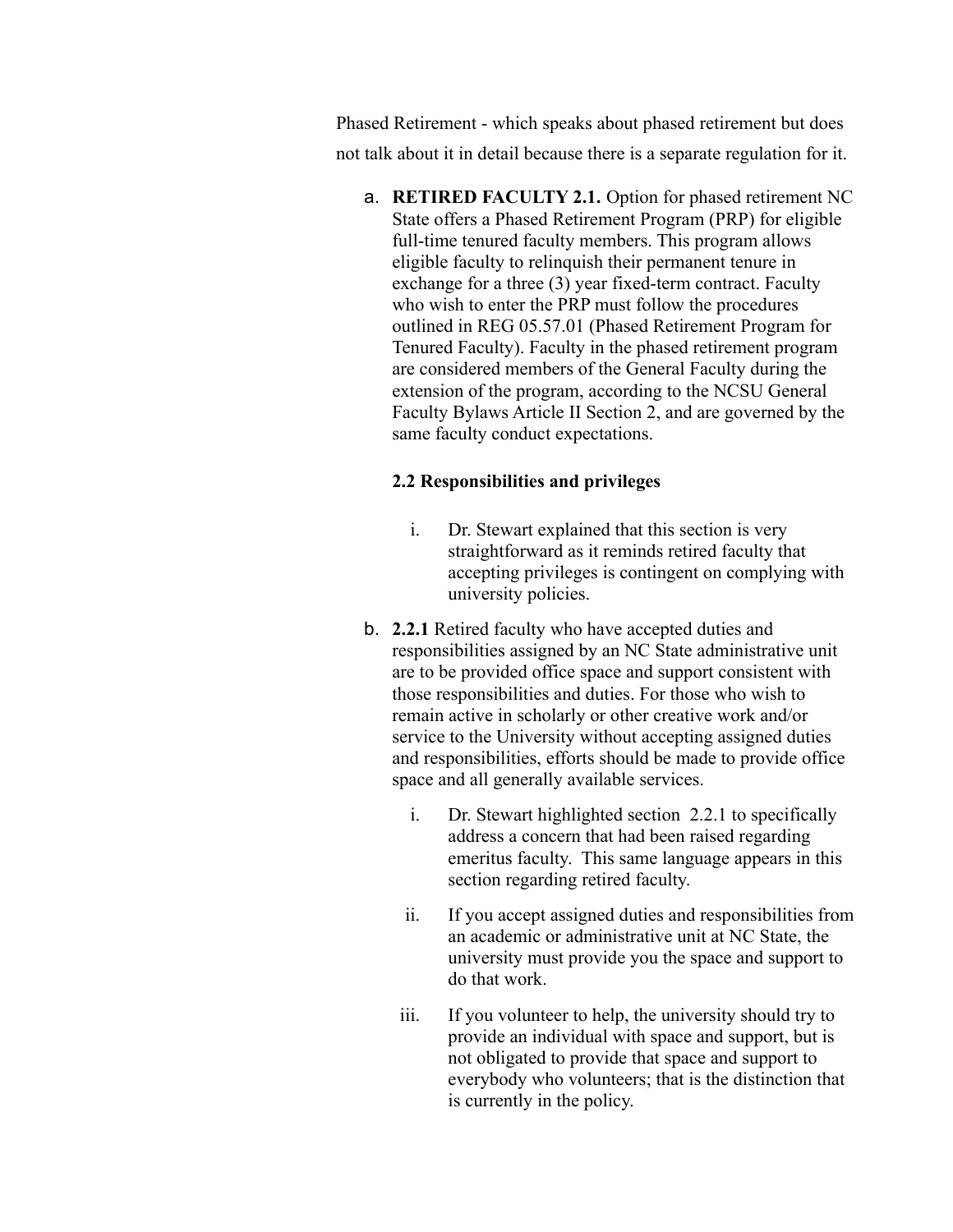- iv. What does accepted duties and responsibilities mean versus volunteered?
	- a. If you are told as a retired faculty member or an emeritus faculty member that the university wants you to stay and fulfill assigned duties, then you should be provided support (i.e. faculty members who have retired, but returned to the university and been assigned course assignments to which they are teaching full courses, faculty members who have returned to the university and are working on grants to which they are an investigator or a P.I., faculty members who have students that they are supervising and teaching courses).
	- b. That is different from a retired faculty member who has a student or a grad student who is chairing a graduate committee.
	- c. This policy does not specify how many assignments gets a faculty member how much resource.
	- d. The policy does state if a retired faculty member or an emeritus faculty member is assigned duties that their department has stated "we expect you to do this", and the faculty member has accepted those responsibilities; if they believe that the department is not providing adequate support, the policy gives the faculty member the right to bring the issue as a matter of concern to the Dean and then to the Provost Office.
- 5. **EMERITUS/EMERITA/EMERITX FACULTY** Upon approval of the Chancellor, emeritus/emerita/emeritx status is granted to retiring full-time faculty in recognition of dedicated service at NC State. It is an earned rank and as such entitles its holders to commensurate rights and privileges.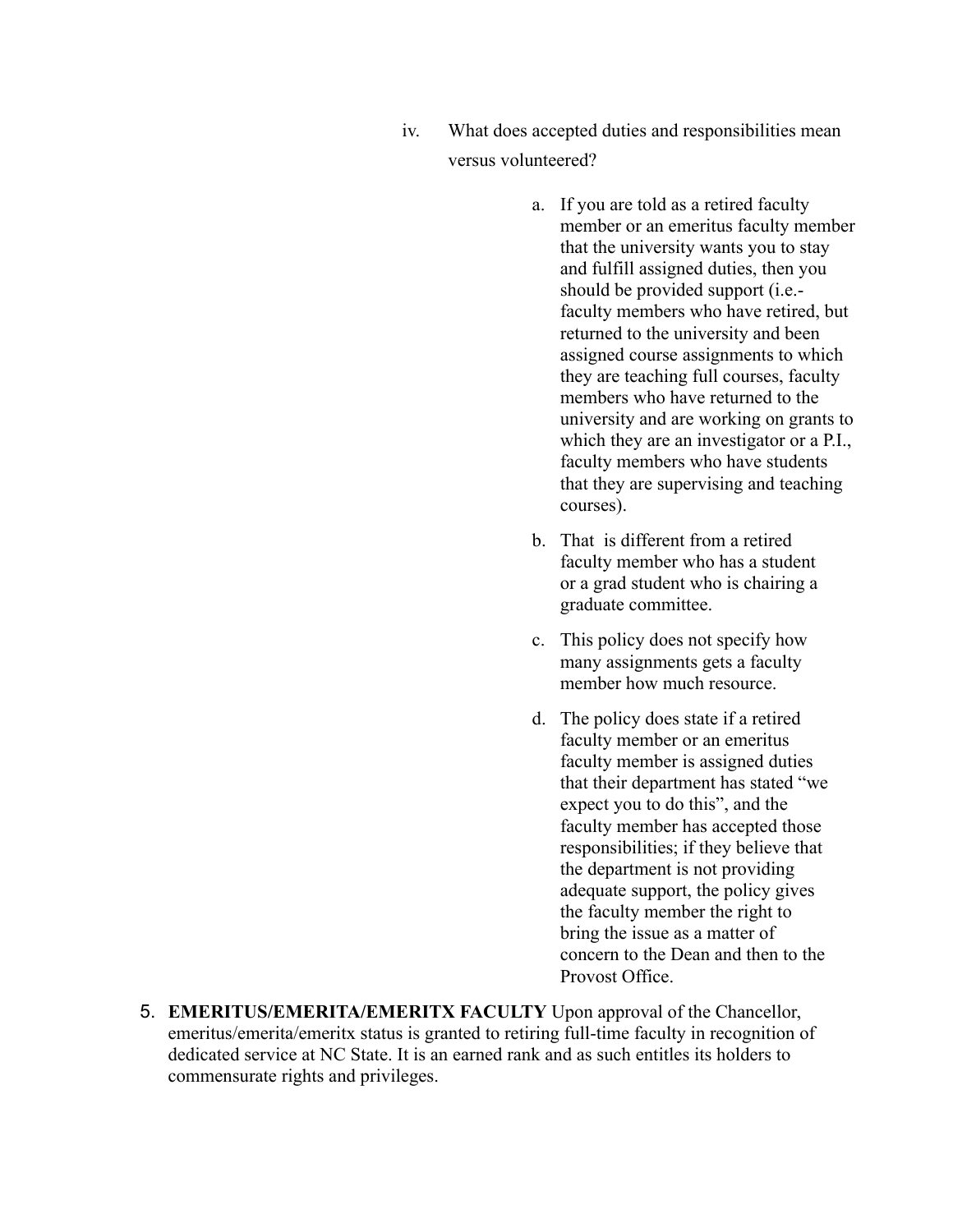## **3.1. Eligibility**

- a. **3.1.1** All NC State faculty, regardless of rank or track, who have served for ten or more years in a full-time faculty position and are retiring from NC State are eligible for emeritus/emerita/emeritx status. Tenured ranks are described in NCSU POL05.20.01 – Appointment, Reappointment, Promotion and Permanent Tenure. Professional faculty tracks and ranks are described in NCSU REG05.20.34 – Professional Faculty Ranks and Appointments.
- b. **3.1.2** Upon recommendation of the Chancellor, the Board of Trustees may make exceptions to these eligibility requirements and grant emeritus/emerita/emeritx status in cases of exceptional distinguished service.

#### **3.2 Procedures**

- c. **3.2.1** Procedures for granting emeritus/emerita/emeritx faculty status are provided in an SOP available through the Office of the Executive Vice Chancellor and Provost. Faculty who are eligible for and interested in receiving emeritus/emerita/emeritx status should contact their department heads to begin the procedures for requesting it.
- d. **3.2.2** Faculty members who are being granted emeritus/emerita/emeritx status and who have also elected participation in the phased retirement program must elect to have their emeritus/emerita/emeritx status begin either at the beginning or end of their participation in the phased retirement program. In either case, per REG 05.57.01, they relinquish their permanent tenure during the phased retirement program.
	- i. Dr. Stewart explained in this section that much of it is the same as it is in the current policy, the [SOP - Standard Operating Procedure](https://bit.ly/33drCfR) is referenced which Dr. Stewart had previously sent out to the committee.
	- ii. If a faculty member is being granted emeritus status and the faculty member is also electing to participate in phase two retirement, their emeritus status can begin either at the beginning or at the end of phased retirement, but the faculty member will have to choose, it cannot be in the middle of the retirement.

## **3.3. Responsibilities and Privileges**

- iii. **3.3.1** Emeritus/emerita/emeritx status for faculty with academic rank, being earned and established at the academic rank held upon retirement, provides membership in the General Faculty. Emeritus/emerita/emeritx faculty remain in their pre-retirement constituency, as provided by the NCSU General Faculty Bylaws Article II Section 2.
- iv. **3.3.2** As members of the General Faculty, emeritus/emerita/emeritx faculty are encouraged to continue engagement with the University, with rights and responsibilities associated therewith, including eligibility for election to the Faculty Senate, service on university committees, retaining graduate faculty status as held pre-retirement, and listing in the University Directory.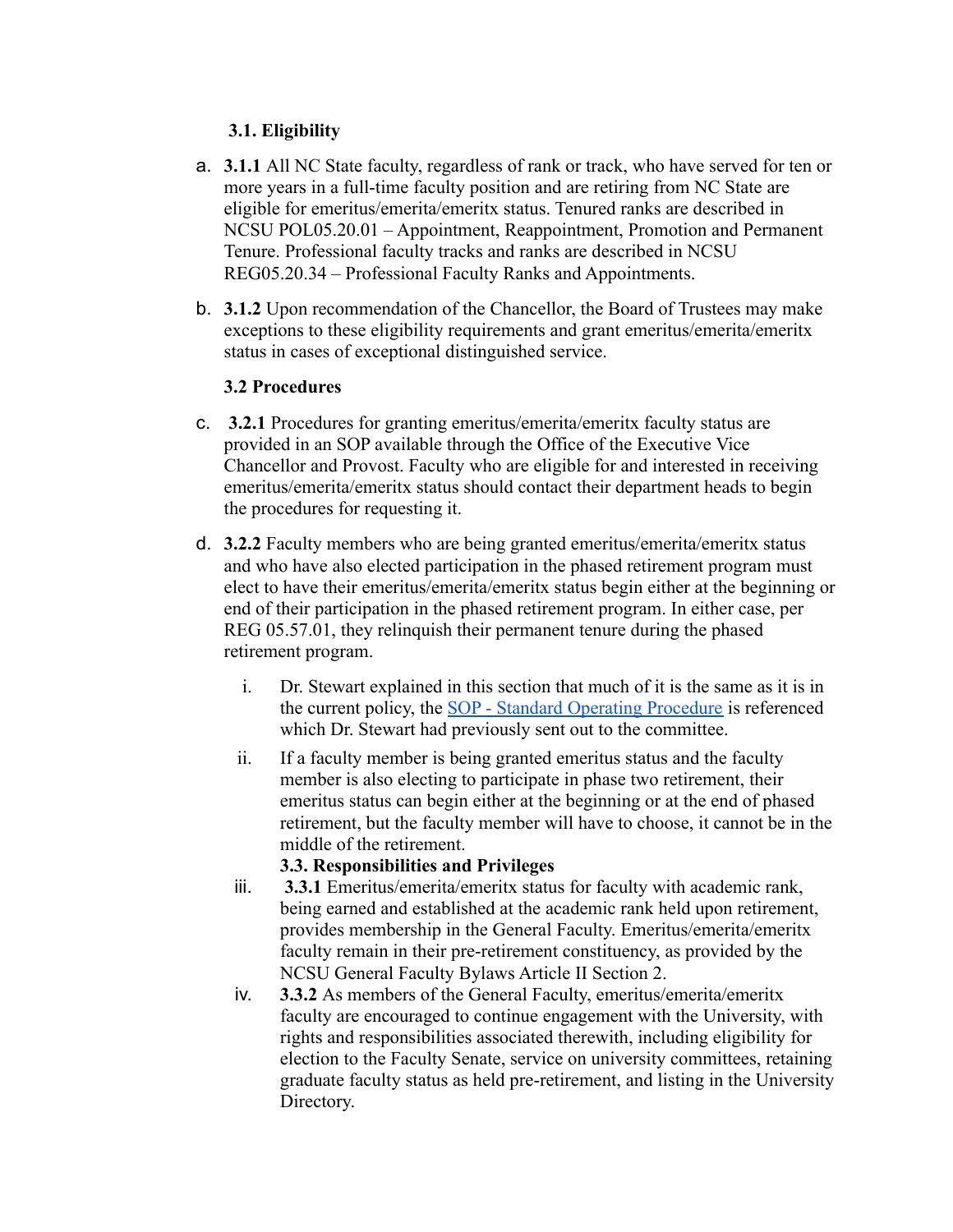- 1. Dr. Stewart summarized that the responsibilities and privileges section have not changed and the language has been kept the same regarding what individuals can and cannot vote on in terms of membership in the general faculty, eligibility for election to faculty senate, service on university committees, retaining graduate faculty status as held pre-retirement, and listing in the university directory.
- v. **3.3.3** Emeritus/emerita/emeritx faculty are not Departmental Voting Faculty and may not 1 vote on any personnel decisions (appointment, reappointment, promotion and tenure, or post-tenure review). This does not preclude their participation in other appropriate departmental and university functions.
	- 1. Dr. Stewart summarized section 3.3.3 that it is the same; that retired and emeritus faculty are not DVF (Departmental Voting Faculty); Dr. Stewart referred to the last sentence in section 3.3.3. which states "This does not preclude their participation in other appropriate departmental and university functions.
		- a. The promotion policy and the professional faculty promotion procedures allow DVF's to consult with any other faculty they deem appropriate which includes retired and emeritus faculty.
		- b. The faculty that the DVF's consult with, cannot vote, but there are many departments on campus that do consult with retired and emeritus faculty as part of DVF procedures and their departments. This is allowed per policy.
- vi. **3.3.4** Emeritus/emerita/emeritx faculty who have accepted duties and responsibilities assigned by an NC State administrative unit are to be provided office space and support consistent with those responsibilities and duties. For those who wish to remain active in scholarly or other creative work and/or service to the University without accepting assigned duties and responsibilities, efforts should be made to provide office space and all generally available services.
	- 1. Dr. Stewart summarized that this is the language regarding resources; if the unit assigns duties and responsibilities, they must provide space and resources consistent with those responsibilities.
- vii. **3.3.5** Emeritus/emerita/emeritx faculty whose professional service requires University financial support (beyond the support described in 3.3.4, above) should develop a statement of goals and objectives with the department head addressing expected activities and the disposition of any funds associated with faculty research or discretionary accounts. These faculty should submit an annual report to the department head documenting their professional activities and achievements that will serve as the basis for decisions related to continuation or changes to their duties and responsibilities.
	- 1. Dr. Stewart explained in this section that if the university is going to give a faculty member something besides an office and the resources needed to do a class or other duties, but the faculty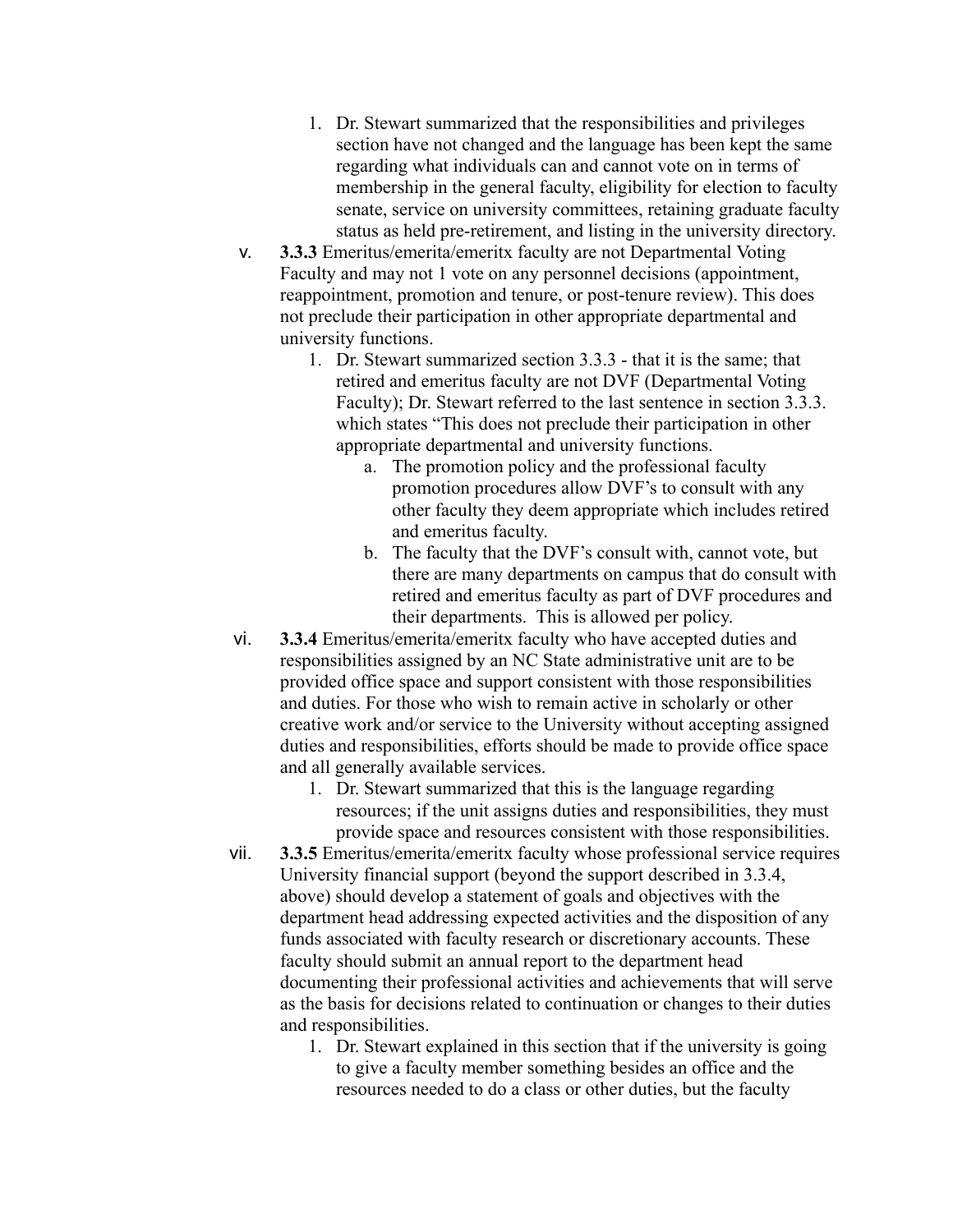member is also getting university financial support; there should be a statement of goals and objectives along with expected activities.

- a. This is about accountability regarding what the faculty member is doing for those additional financial resources.
- viii. **3.3.6** Emeritus/emerita/emeritx faculty are eligible for library, educational, and other privileges subject to NC State rules and regulations. Information Technology services, including access to email, may be subject to department or college approval and are subject to the University Computer Use regulation (REG 08.00.02). Service as an investigator or key personnel on grants or contracts is subject to approval by Sponsored Programs and Regulatory Compliance Services (SPARCS) and may depend on funding agency policies. All privileges are subject to university policies, regulations, and rules.
	- 1. Dr. Stewart explained that this section repeats what was true for retired faculty that emeritus faculty are eligible for multiple services.
- 6. **EMERITUS/EMERITA/EMERITX STATUS FOR SENIOR ADMINISTRATORS** As delegated by the Board of Governors, conferral of emeritus/emerita/emeritx status is an honor that may be granted by the Board of Trustees upon retirement of a University employee who has provided dedicated and distinguished service to the University. The Board of Trustees approves emeritus/emerita/emeritx status for Senior Academic Administrative Officers Tier I and delegates to the Chancellor the authority to approve emeritus/emerita/emeritx status for Senior Academic Administrative Officers Tier II.
	- a. Dr. Stewart explained what was new that did not exist before, is the ability to rescind or revoke emeritus status. This was added not because the university had a situation in which they wanted to revoke emeritus status; but no formal process was in place.
		- i. In looking into what other universities have done; it was proposed that either a faculty member could initiate resending their emeritus status or in cases of significant egregious conduct, the university could move to revoke emeritus status. The process of that is outlined in the SOP.

## **4.1 Eligibility**

- ii. 4.1.1 Individuals serving at the time of retirement as Senior Academic Administrative Officer Tier I or Tier II and having ten or more years of service to NC State are eligible for emeritus/emerita/emeritx status. (See NCSU POL 05.15.1 - Employees Exempt from the State Human Resources Act (EHRA) Policy)
- iii. 4.1.2 Upon recommendation of the Chancellor, the Board of Trustees may make exceptions to these eligibility requirements and grant emeritus/emerita/emeritx status in cases of exceptional distinguished service.
- iv. 4.1.3 Individuals being nominated for emeritus/emerita/emeritx status as senior administrators who are also eligible for similar status as a faculty member may pursue either or both distinctions.
- v. 4.2 Procedures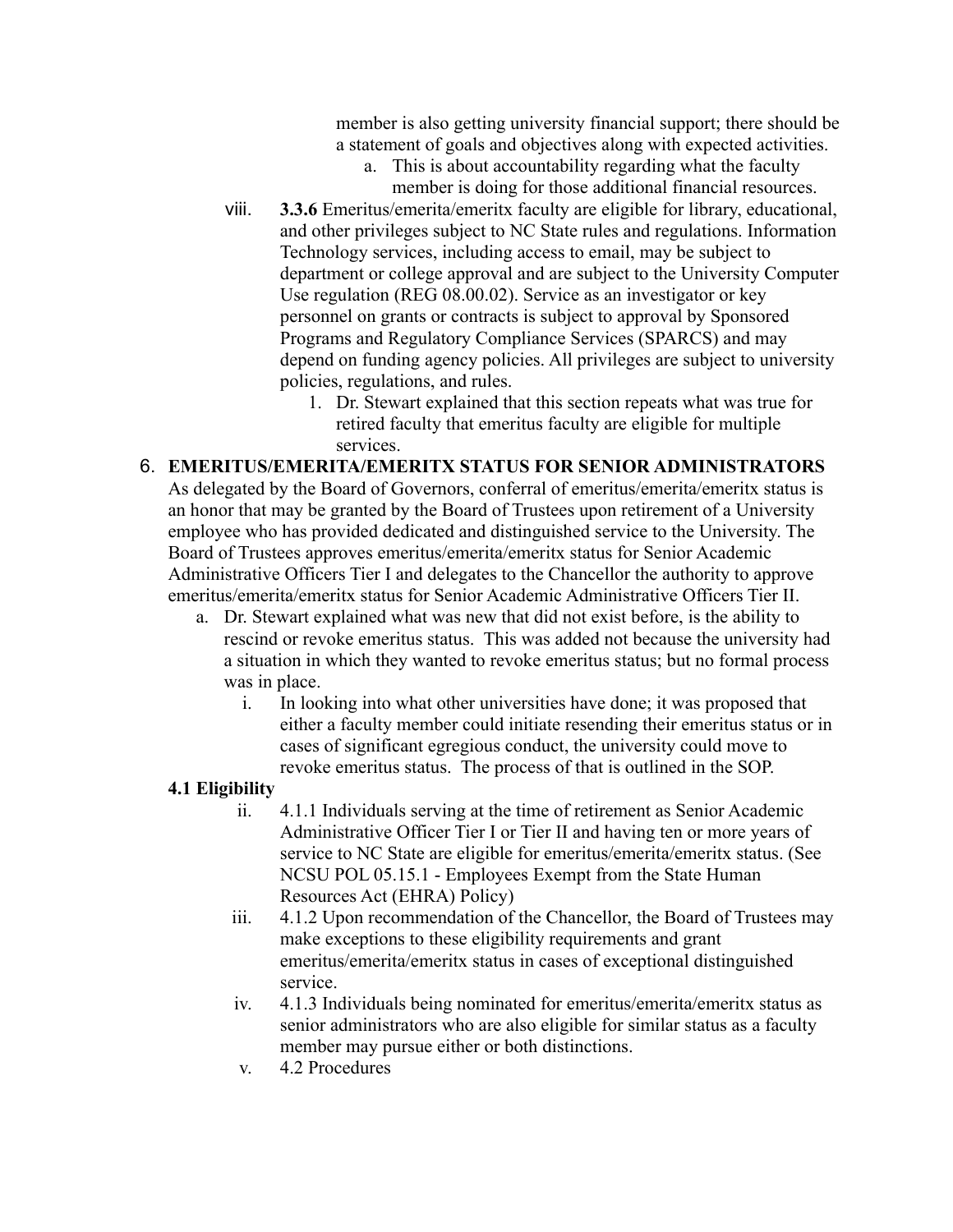Procedures for granting emeritus/emerita/emeritx status to SAAO Tier I and II employees are available in a Standard Operating Procedure in the Office of the Executive Vice Chancellor and Provost.

vi. 4.3 Responsibilities and Privileges

Emeritus/emerita/emeritx status for senior administrators is primarily an honorific designation. An Emeritus/Emerita Senior Administrator remains active in the HR system and thereby retains access to University computer systems (e.g., email and calendar), using their Unity ID for access. No other privileges beyond those for retirees of the university are provided.

- 1. Dr. Stewart summarized section 4 as it pertained to senior administrators; highlighting the important thing to note as it pertains to senior administrators is that there are not as many responsibilities or privileges that come with senior administrator emeritus status (ie. - no membership in a governing body and there are no expectations of being granted resources in this role).
- 2. Individuals who retire with both faculty status and senior administrator status, the policy (section 4.1.3) allows for those individuals to pursue either emeritus faculty, emeritus senior administrator (ex. - Dean Emeritus) or both.
- 3. If the individual is granted both statuses, they get the privileges associated with both, and given that there are essentially no privileges associated with senior administrator emeritus, they get the privileges associated with faculty emeritus.
- vii. 4.4 Rescinding or Revoking Emeritus/Emerita/Emeritx Senior Administrator Status Emeritus/emerita/emeritx senior administrator status can be rescinded when a senior administrator no longer wishes to hold such status, or revoked when a senior administrator's conduct violates university policies, regulations, or rules. Procedures for revoking or rescinding Emeritus/emerita/emeritx status are described in the Standard Operating Procedure for Granting and Revoking Emeritus/emerita/emeritx Faculty or Senior Administrator Status.
	- 1. What is the difference between a policy and a regulation?
		- a. A policy at NC State is controlled by the Board of Trustees and can only be changed with the approval of the Board of Trustees.
		- b. A regulation is controlled by a university officer, such as the Provost of the Vice Chancellor for Finance and can be changed with the approval of the University Council.
- 7. [SOP Standard Operating Procedure for Granting, Resigning, or Revoking](https://bit.ly/33drCfR) [Emeritus/Emerita/Emeritx Faculty or Senior Administrator Status](https://bit.ly/33drCfR)
	- a. Dr. Stewart shared her screen and explained that SOPs are often created to sit behind a regulation or a policy so if the university has a process that they are going to use to implement a policy or a regulation and they want more flexibility in adjusting the process without going through the many steps it takes to revise a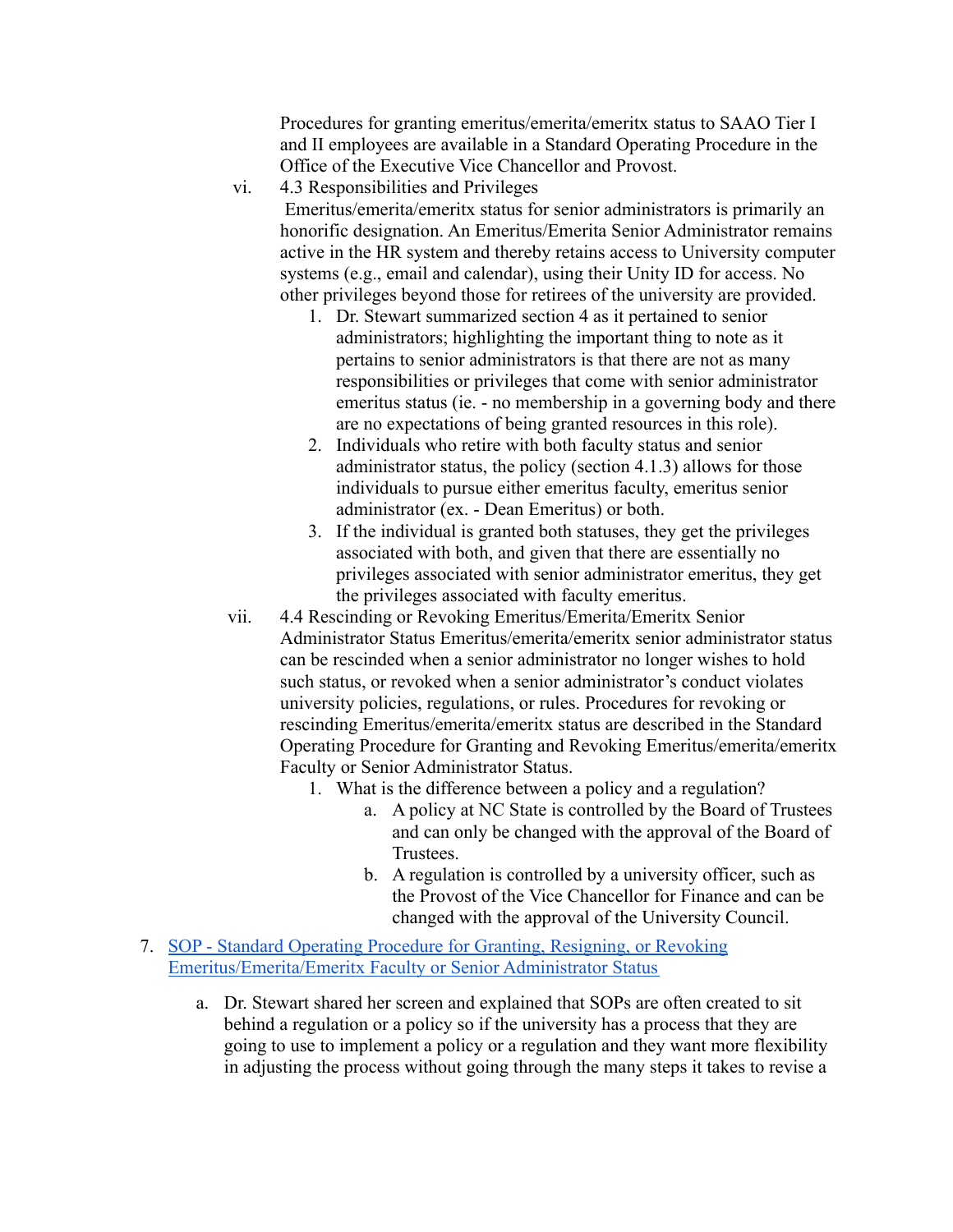regulation or policy; details can be put in an SOP which lets the university make those adjustments more quickly.

#### **b. 2. Guidance For Continued Involvement As Emeritus/Emerita/Emeritx Status-Faculty**

Whereas NC State is appreciative of emeritus/emerita/emeritx faculty engagement with the university, it is the faculty members' responsibility to check whether involvement in faculty activities jeopardizes their retirement status or benefits. This is particularly true for Emeritus/emerita/emeritx faculty in the TSERS retirement program, and faculty are advised to discuss their work with their HR representatives before accepting new responsibilities. Still, in NCSU POL05.20.02, the University encourages the continued involvement of emeritus/emerita/emeritx faculty in programs and activities of the University and, when appropriate, emeritus/emerita/emeritx faculty members should discuss their options with their department heads.

- 1. Dr. Stewart highlighted section 2 (Guidance for Continued Involvement as Emeritus/Emerita/Emeritx Status- Faculty) regarding the TSERS retirement program; the university is very sensitive to the fact that faculty members who are in the TSERS retirement program must be very careful after retirement to think about how their involvement with the university could affect their retirement status or their retirement benefits.
	- a. It is the retirees responsibility to make sure that they do not jeopardize their retirement benefits through involvement with the university post retirement.

## c. **3. Procedure To Grant Emeritus/Emerita/Emeritx Status-Faculty**

3.1. A faculty member who wishes to pursue emeritus/emerita/emeritx status may initiate that conversation with their department head. Alternatively, upon notification of retirement, a department head may initiate a conversation with the faculty member about their interest in pursuing emeritus/emerita/emeritx status. The department head then requests approval of the

appropriate emeritus/emerita/emeritx title concurrently with the personnel action notifying the University administration of the retirement.

1. Dr. Stewart explained in this section that previously the document only stated that the faculty member initiated the conversation; this has been clarified so that a faculty member does not have to carry the sole burden of initiating the conversation.

3.2. The department head submits a <u>letter of recommendation</u> to the dean documenting that the faculty member meets the criteria for emeritus/emerita/emeritx status.

3.3. The dean submits the letter of recommendation to the Office of the Executive Vice Chancellor and Provost.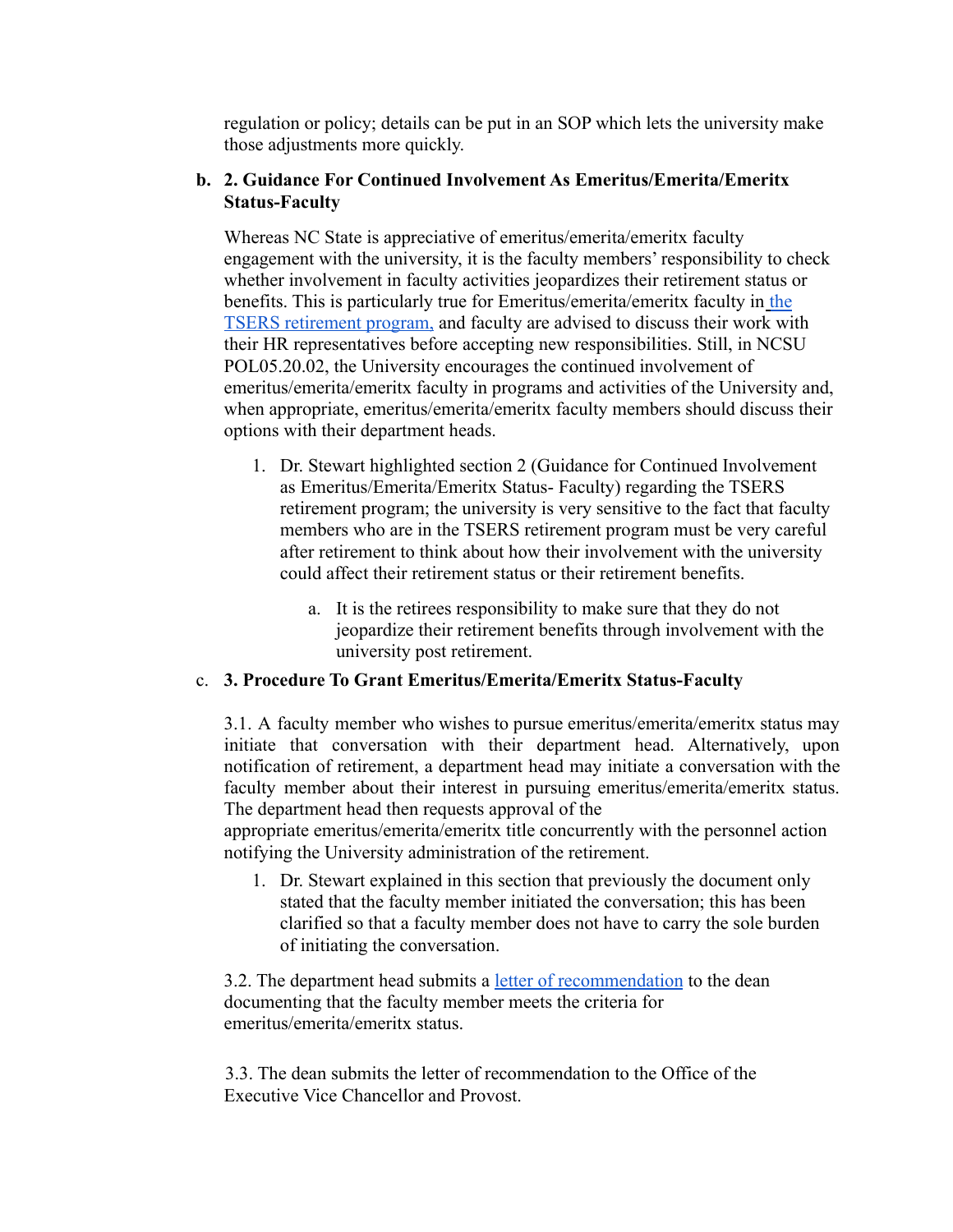3.4. The Office of the Executive Vice Chancellor and Provost coordinates submission of the recommendation for faculty emeritus/emerita/emeritx status to the Chancellor.

3.5. Upon notification of Chancellor's approval, the department enters the corresponding personnel action into the Human Resource personnel system.

3.6. The faculty member submits an updated resume (or concise career summary) to University Archives.

3.7. Phased Retirement Program (PRP) participants may request that the department head initiate the approval process for emeritus/emerita/emeritx faculty status upon PRP entry or completion. The selection of an agreed upon date for becoming emeritus/emerita/emeritx, either at the start or end of the PRP, is required.

1. Dr. Stewart suggested this section is where the letter will inform the faculty member that they need to identify their title.

## d. **4. Procedure To Grant Emeritus/Emerita/Emeritx Status - Senior Administrators**

4.1 Upon notification of retirement, the Board of Trustees, Chancellor, Provost and Executive Vice Chancellor, or immediate supervisor may initiate the recommendation for emeritus/emerita status of SAAO Tier I employees.

4.2 Upon notification of retirement, the immediate supervisor may initiate the recommendation for Emeritus/Emerita/Emeritx status of SAAO Tier II employees.

4.3 The nominator submits a letter of recommendation documenting that the employee meets the eligibility and criteria for emeritus/emerita status to the relevant Vice Chancellor/Dean. Upon endorsement, the Vice Chancellor/Dean submits the request to the Chancellor.

4.4 Emeritus/emerita/emeritx status is awarded to SAAO Tier II employees upon the approval of the Chancellor. Emeritus/emerita/emeritx Status to SAAO Tier I employees is awarded by the Board of Trustees upon the recommendation of the Chancellor.

4.5 Emeritus/emerita/emeritx status is awarded with the title held at the time of retirement.

1. Dr. Stewart suggested this section is where the letter will inform the faculty member that they need to identify their title.

## **e. 5. Procedure To Resign Status-Faculty**

5.1 A faculty member who no longer wants to retain their emeritus/emerita/emeritx status can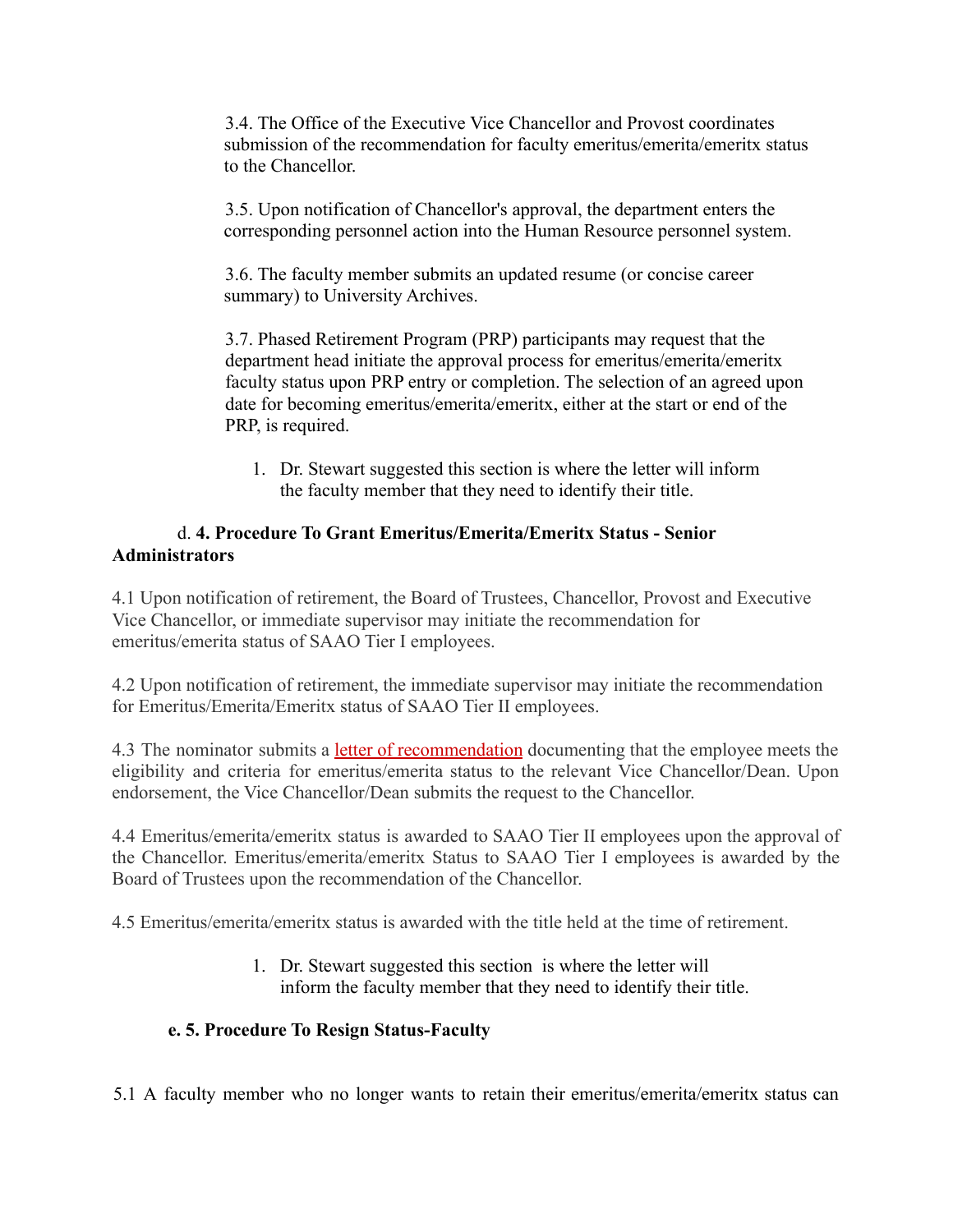write a letter to the Provost, with copies to their Dean and Department Head, indicating their intent to relinquish their title.

5.2 The Provost will review and respond to the request, also copying the Department Head and the Dean.

5.3 The department enters the corresponding personnel action into the Human Resource personnel system and updates the personnel file.

## **f. 6. Procedure To Resign Status-Senior Administrators**

6.1. A senior administrator who no longer wants to retain their emeritus/a/x status, can write a letter to the Chancellor, with a copy to the supervisor of their former academic/administrative unit, indicating their intent to relinquish their title.

6.2. The chancellor will review and respond to the request, also copying the supervisor of the relevant unit.

6.3. The unit enters the corresponding personnel action into the Human Resource personnel system and updates the personnel file.

## **g. 7. Procedure To Revoke Status-Faculty**

7.1. In the event that an Emeritus/emerita/emeritx faculty member's conduct violates university policies, regulations, or rules, concerns regarding the faculty member's conduct should be discussed between the Department Head, the Dean, and the Provost's Office. When necessary, the Department Head initiates the request for revocation of the appropriate emeritus/emerita/emeritx title.

7.2. The Department Head submits a letter to the Dean documenting the grounds for revocation.

7.3. If the Dean concurs, the Dean submits the letter recommending revocation to the Office of the Executive Vice Chancellor and Provost with a copy to the faculty member. If the faculty member disagrees with the proposed revocation, the faculty member will have 10 working days from the receipt of the letter to provide the provost with a response; this response is optional.

7.4. The Provost will review the Dean's letter and the faculty member's response, if any. If the provost concurs with the Dean's recommendation, the Office of the Provost submits all materials and the Provost's recommendation to the Chancellor. If the Provost concurs with the faculty member's response, the Provost will notify the Dean of the decision not to revoke emeritus/a/x status.

7.5. If the Chancellor approves revocation of Emeritus/emerita/emeritx status, the Office of the Provost sends a letter to the faculty member indicating the revocation of the Emeritus/emerita/emeritx status with a copy to the originating dean and department.